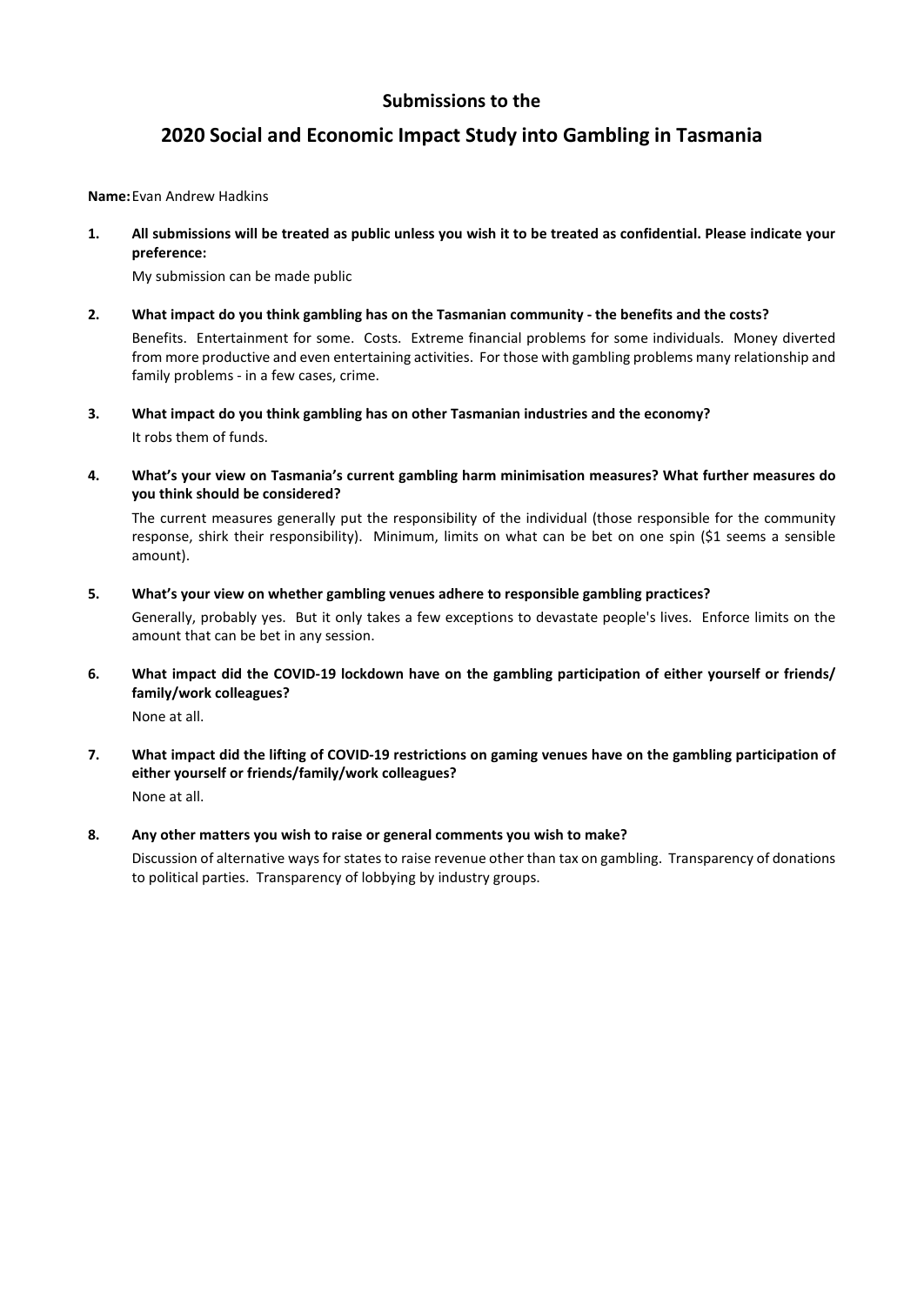## **2020 Social and Economic Impact Study into Gambling in Tasmania**

#### **Name:** Kasia Smith

**1. All submissions will be treated as public unless you wish it to be treated as confidential. Please indicate your preference:** 

My submission can be made public

#### **2. What impact do you think gambling has on the Tasmanian community - the benefits and the costs?**

We have witnessed some of the positive effects of the availability of poker machine venues. We have seen elderly persons who are lonely and have reduced opportunities for social contact, find these venues provide an opportunity to interact and offer social interaction. The staff at these venues know and converse these people, and provide that vital human contact. In addition, we have seen that these lonely people have a nutritious low cost meal at these venues. The people that we have witnessed, spend very little on the machines - they are there to be in a social situation, rather than the alternative of being alone at home.

Without these venues, the people we have seen, would be home alone, as 'gone are the days' of Senior Citizens clubs and like venues. The cost of restricting access to the poker machine venues would result in quite a number of lonely people becoming more isolated, as because they are 'unseen', they are forgotten. We have also witnessed a sad person who used the poker machine venue. She was the wife of a prominent local business man. We frequented that local business, and observed this man's bullying treatment of his staff, and he also used this on his customers, whenever he could. When we regularly saw his wife at the poker machine venue, we could only sympathise with her, as we believed she may have also been a victim of the bullying, and this was her only escape.

Before reforms are undertaken to change the terms and conditions of physical gambling venues, the Tasmanian community needs to look at why many people are going to gambling venues.

### **3. What impact do you think gambling has on other Tasmanian industries and the economy?**

I don't have an opinion on this

### **4. What's your view on Tasmania's current gambling harm minimisation measures? What further measures do you think should be considered?**

The current harm minimisation measures are adequate. If a person has a problem with gambling, then that person needs to take personal responsibility for their addiction. The harm minimisation measures cannot be 'mother', 'father', 'guardian'. Somewhere, sometime, the person with the gambling addiction, needs to admit this, and take personal responsibility. For example, what measures of harm minimisation are in place for and alcohol addiction? Does the bottle shop attendant ask if the purchaser has an alcohol addiction and prevent a purchase? It is reliant on the purchaser to admit the addiction, and take personal responsibility. There is support for those with an alcohol addiction, for those who wish to admit this and do something about it. Again, those who have a nicotine addiction, need to take personal responsibility for this addiction before they can access the support that can be provided. There is also support for those who have a gambling addiction, and who admit this, and wish to do something about it - without having to transfer the responsibility to the venue. Alcohol addiction responsibility is not transferred to the bottle shop, nicotine addiction responsibility is not transferred to the outlet that sells cigarettes. And gambling addiction responsibility should not be transferred to the venue that provides this entertainment to the majority of the population.

### **5. What's your view on whether gambling venues adhere to responsible gambling practices?**

When my daughter was working to support herself while undertaking her University studies, she worked at a gaming venue. As a condition of her license she was required to monitor those who were deemed to have a gambling problem. She diligently adhered to these requirements, as according to The Act, the frontline worker is equally responsible as the venue, and face significant fines for non-compliance. As a student she could not afford the fine, but this aside, she and her co-workers took their responsibilities seriously and always did their utmost to adhere to responsible gambling practices at their venue. While we do not currently regularly go to gambling venues, during our past experiences, the venues have always adhered to responsible gambling practices.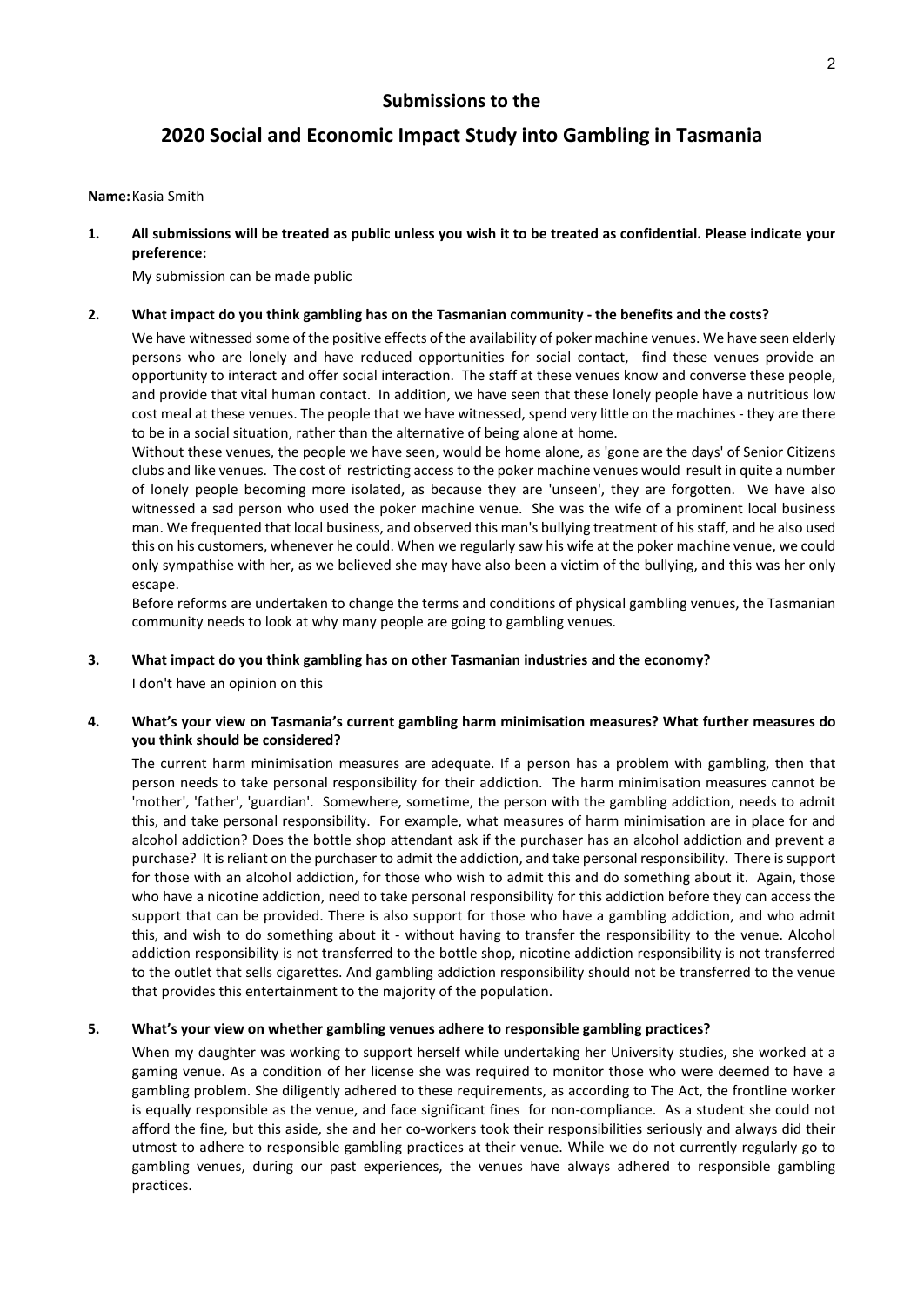**6. What impact did the COVID-19 lockdown have on the gambling participation of either yourself or friends/ family/work colleagues?** 

We have not had any personal impact

**7. What impact did the lifting of COVID-19 restrictions on gaming venues have on the gambling participation of either yourself or friends/family/work colleagues?** 

To our knowledge, this has not had any personal effect

### **8. Any other matters you wish to raise or general comments you wish to make?**

During the course of answering the questions of this survey, I have found the questions to be weighted, and seeking a negative response regarding gambling regulations and poker machine venues. Because of this, I do not find this survey to be an objective submission of views of the Tasmanian community. We have a great issue with those who are trying to make a change to 'protect' a micro minority who has a gambling problem. The so called 'gambling problem' with poker machine venues, is a micro problem, compared to online gambling. The poker machine venues are visible and can be managed, but online gambling is personal and at the touch on one's phone! This is the REAL gambling problem that to this time, has not been addressed!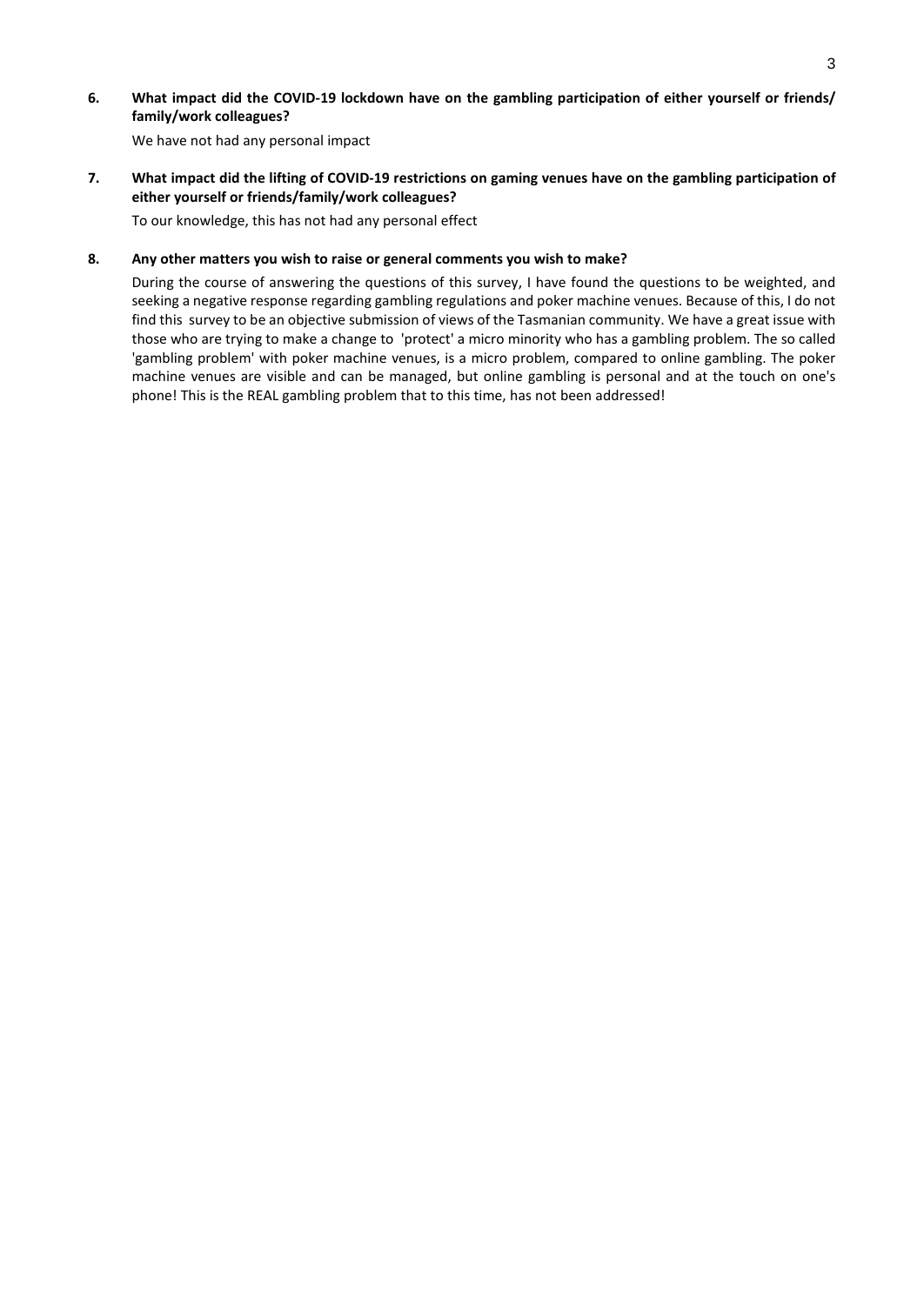## **2020 Social and Economic Impact Study into Gambling in Tasmania**

#### **Name:** Robert Blaauw

**1. All submissions will be treated as public unless you wish it to be treated as confidential. Please indicate your preference:** 

My submission can be made public

### **2. What impact do you think gambling has on the Tasmanian community - the benefits and the costs?**

Family finances are diverted from normal family care to gambling creating hardship. Funds that would normally be used purchasing goods and services are diverted to gambling, causing significant reduction in business activity that has flow on community benefit. Gambling loss causes stress in individuals and families, which often results in severe mental and physical impacts on innocent people.

**3. What impact do you think gambling has on other Tasmanian industries and the economy?** 

Significant loss of purchasing goods and services from business. Tas Government earns gambling revenue which it uses to provide government services. I don't believe the benefits the community receives from gambling tax, in any way justifies the community loss and cost from gambling not just problem gambling.

**4. What's your view on Tasmania's current gambling harm minimisation measures? What further measures do you think should be considered?** 

Research I have seen show gambling harm minimisation is not working. It is mostly managed by gambling venues who have a vested interest to maintain gambling income. There is still a lot of reported gambling related harm to people and business

### **5. What's your view on whether gambling venues adhere to responsible gambling practices?**

Gambling venues pay basic lip service to responsible gambling. A significant reduction in available gambling opportunities. I.e. significant reduction in venues and machines. Enforced time and \$ caps on gambling on remaining locations and methods.

### **6. What impact did the COVID-19 lockdown have on the gambling participation of either yourself or friends/ family/work colleagues?**

No impact on myself or family

### **7. What impact did the lifting of COVID-19 restrictions on gaming venues have on the gambling participation of either yourself or friends/family/work colleagues?**

No impact on myself or family. Significant dismay that the Covid restrictions didn't result in ongoing gambling reduction.

### **8. Any other matters you wish to raise or general comments you wish to make?**

Having the government regulate an area it has a vested interest in promoting to maintain revenue is a major issue. The full cost of gambling impacts on our community needs to be independently assessed so that a gambling system that ensures all impact costs are understood and recoverable is in place. I personally would like to see minimal gambling venues with people's enjoyment of the hard earned \$ they have used for family and community. That happiness in life is derived from family and community activity. That it is very hard for people to indulge in destructive addictions. Like has been done for cigarettes and to some degree alcohol. Achieved through limiting availability, pricing to recover health and community costs, discourage use through pricing and impact advertising and finally education of young people off negatives around gambling to dissuade taking it up and the associated addiction issues. Thanks for the opportunity to provide input.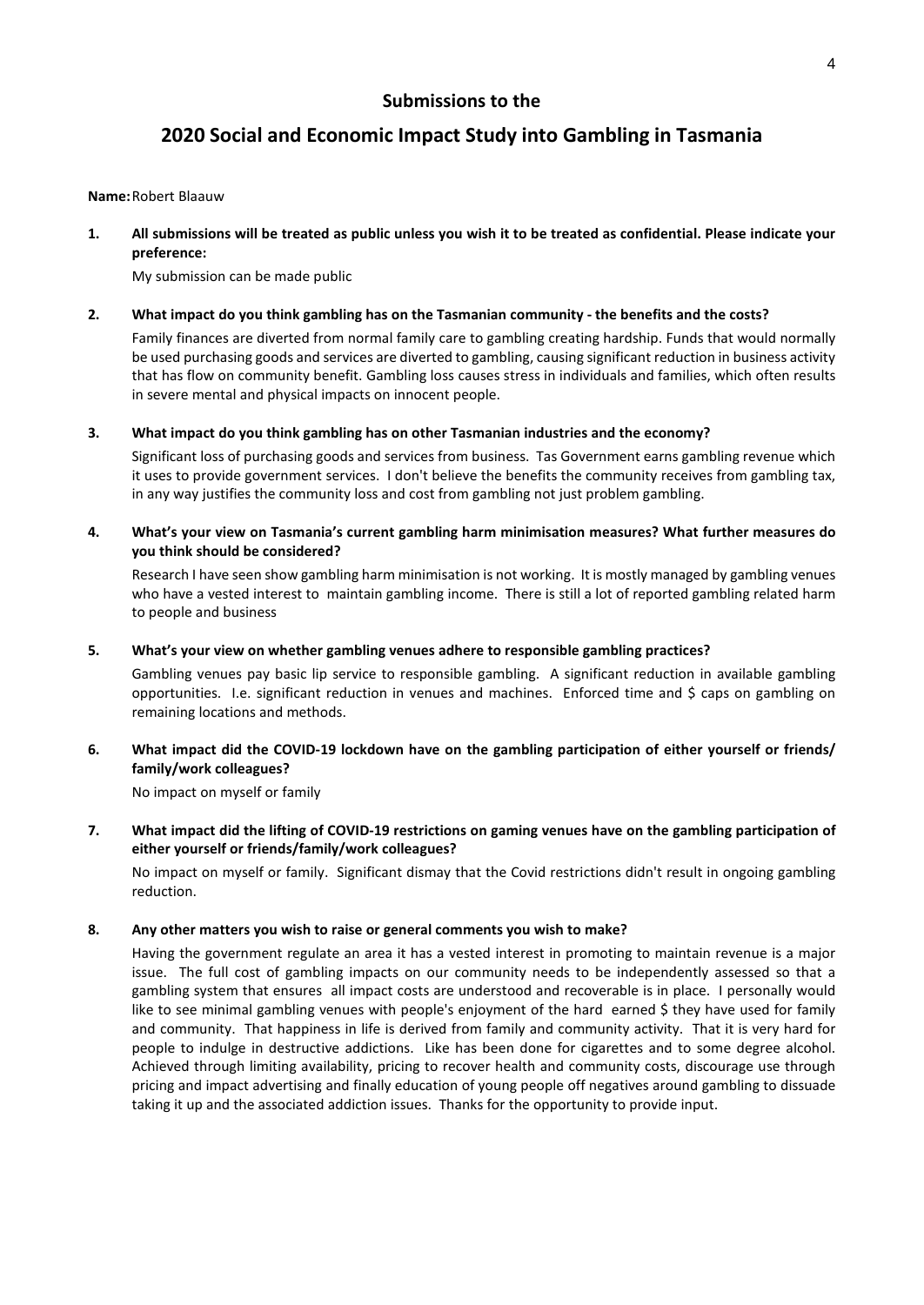## **2020 Social and Economic Impact Study into Gambling in Tasmania**

**Name:** Michael Swanton

**1. All submissions will be treated as public unless you wish it to be treated as confidential. Please indicate your preference:** 

My submission can be made public

- **2. What impact do you think gambling has on the Tasmanian community the benefits and the costs?**  Misdirection of money out of the local economy. Unnecessary impact on struggling family sustainability.
- **3. What impact do you think gambling has on other Tasmanian industries and the economy?**  Gambling is not an industry it is a parasite.
- **4. What's your view on Tasmania's current gambling harm minimisation measures? What further measures do you think should be considered?**

The so called gambling industry does not take problem gambling seriously. Pokies should be removed from all licensed premises except casino's as a first start.

- **5. What's your view on whether gambling venues adhere to responsible gambling practices?**  As above.
- **6. What impact did the COVID-19 lockdown have on the gambling participation of either yourself or friends/ family/work colleagues?**  Best thing ever.
- **7. What impact did the lifting of COVID-19 restrictions on gaming venues have on the gambling participation of either yourself or friends/family/work colleagues?**  As above.
- **8. Any other matters you wish to raise or general comments you wish to make?**  Pokies are a blight on the fabric of society.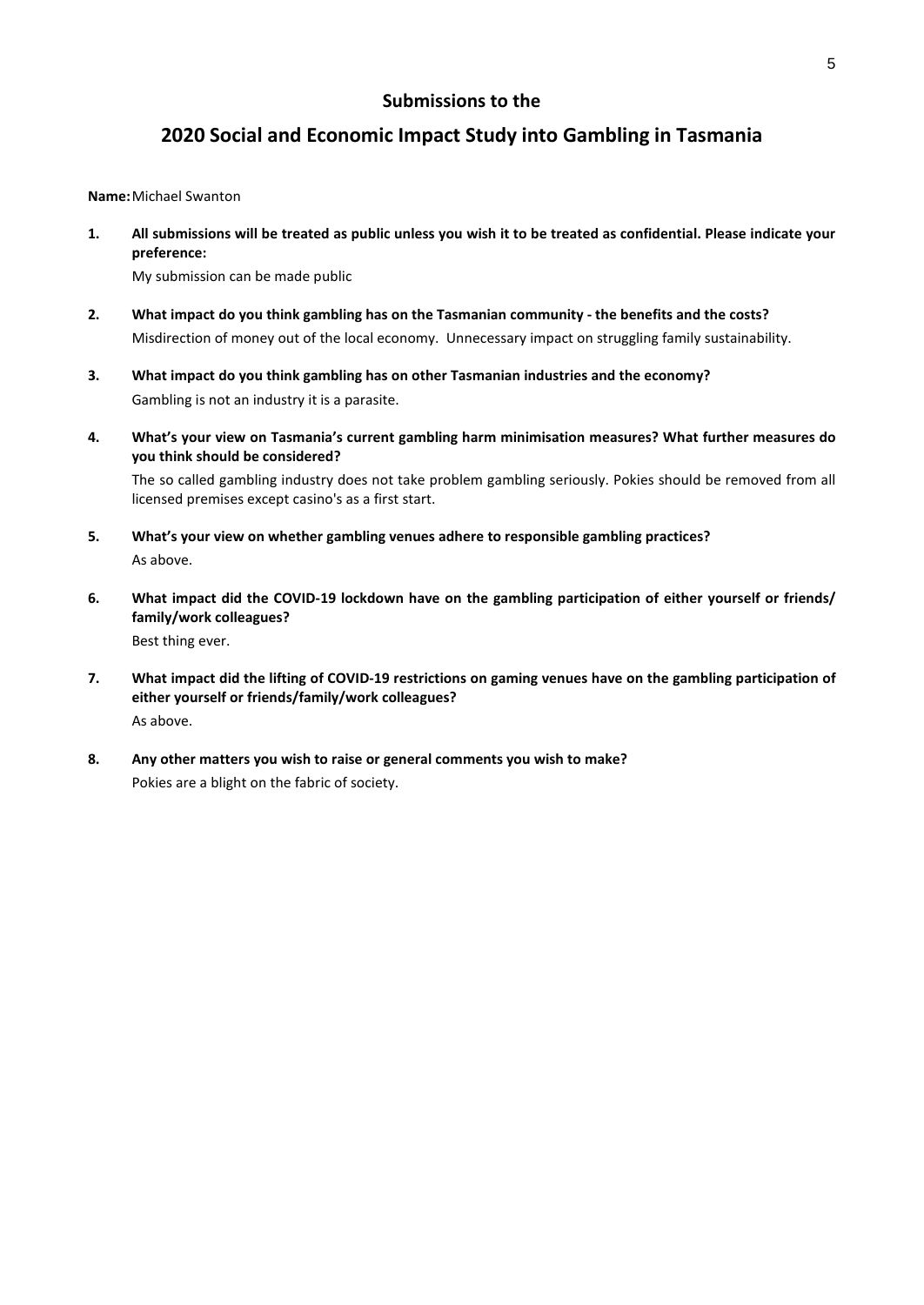## **2020 Social and Economic Impact Study into Gambling in Tasmania**

### **Name:** Christopher Lueg

**1. All submissions will be treated as public unless you wish it to be treated as confidential. Please indicate your preference:** 

My submission can be made public

### **2. What impact do you think gambling has on the Tasmanian community - the benefits and the costs?**

Just terrible. Pokies in particular benefits only very few and are disastrous for many especially for problem gamblers, their families, their friends, their co-workers, and the shops they no longer visit. And it's terrible for the political culture in Tasmania given that Big Gambling is allowed to fund election campaigns. We wouldn't accept that from Big Pharma or Big Tobacco would we.

**3. What impact do you think gambling has on other Tasmanian industries and the economy?** 

The financial reward for hotels is by all means moderate (coin lost on the pokies is not spent on food or drinks) however the effect on local businesses is terrible because millions are sucked out of the communities where the money would help create and maintain jobs. Instead the money is funnelled to well-resourced interstate companies.

**4. What's your view on Tasmania's current gambling harm minimisation measures? What further measures do you think should be considered?** 

Tokenism. No surprise there when we allow Big Gambling to fund election campaigns.

### **5. What's your view on whether gambling venues adhere to responsible gambling practices?**

Too many examples where they breach the code. Pokies should be banned from hotels and if absolutely necessary they should exist only in places like casinos.

**6. What impact did the COVID-19 lockdown have on the gambling participation of either yourself or friends/ family/work colleagues?** 

n/a

- **7. What impact did the lifting of COVID-19 restrictions on gaming venues have on the gambling participation of either yourself or friends/family/work colleagues?**  n/a
- **8. Any other matters you wish to raise or general comments you wish to make?**  Excellent work Meg.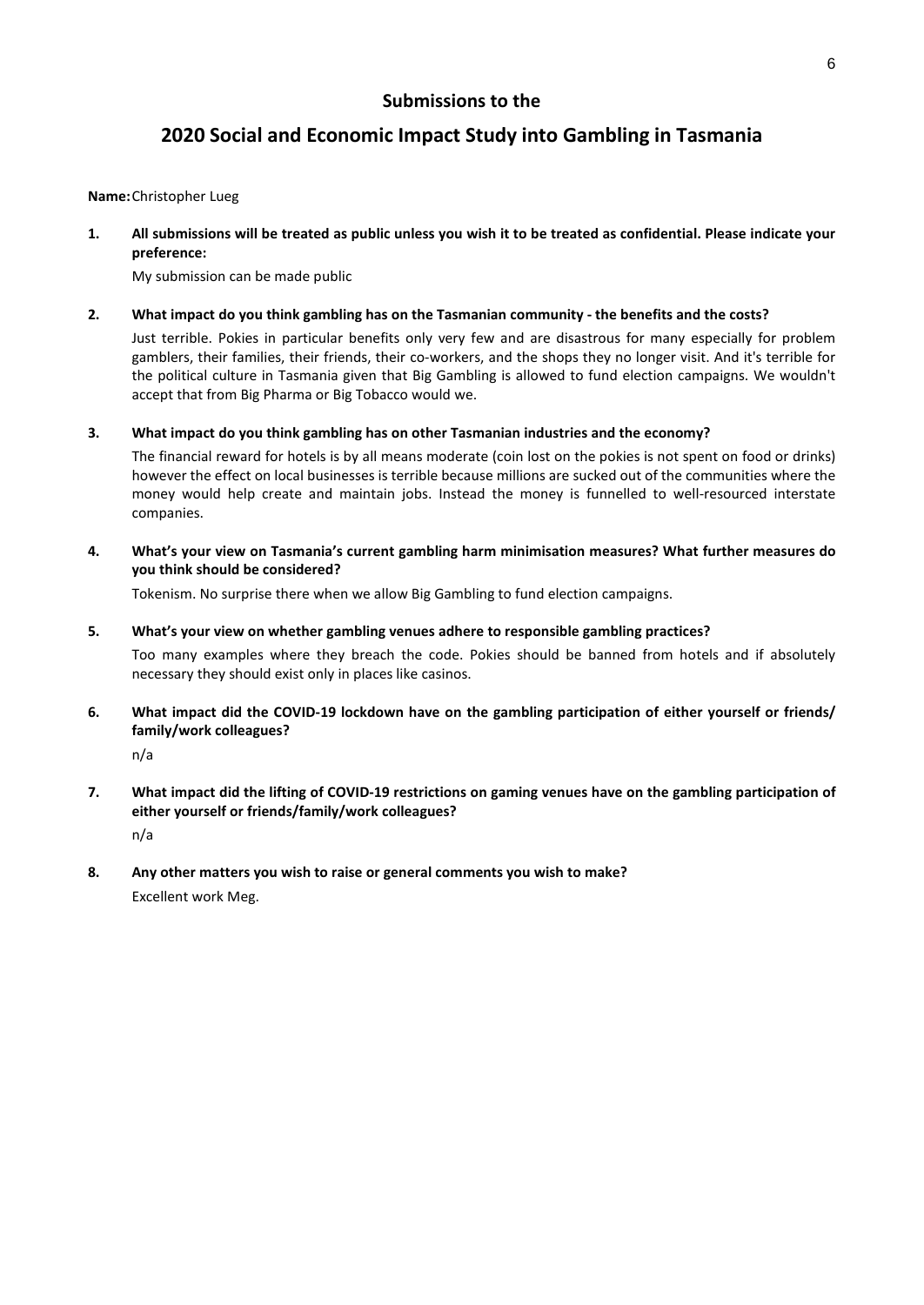## **2020 Social and Economic Impact Study into Gambling in Tasmania**

#### **Name:** Sally Davis

**1. All submissions will be treated as public unless you wish it to be treated as confidential. Please indicate your preference:** 

My submission can be made public

- **2. What impact do you think gambling has on the Tasmanian community the benefits and the costs?**  It was great to see that no one could go. The Casino. I hate that place and what do. The Farrells do for Tasmania.
- **3. What impact do you think gambling has on other Tasmanian industries and the economy?**  Makes poor people lose their money
- **4. What's your view on Tasmania's current gambling harm minimisation measures? What further measures do you think should be considered?**  Don't know
- **5. What's your view on whether gambling venues adhere to responsible gambling practices?**  Not sure never go to the awful places
- **6. What impact did the COVID-19 lockdown have on the gambling participation of either yourself or friends/ family/work colleagues?**  Gave them more to spend. I hope they stopped going there and not losing their money
- **7. What impact did the lifting of COVID-19 restrictions on gaming venues have on the gambling participation of either yourself or friends/family/work colleagues?**  More money for the Farrells.
- **8. Any other matters you wish to raise or general comments you wish to make?**  Said it all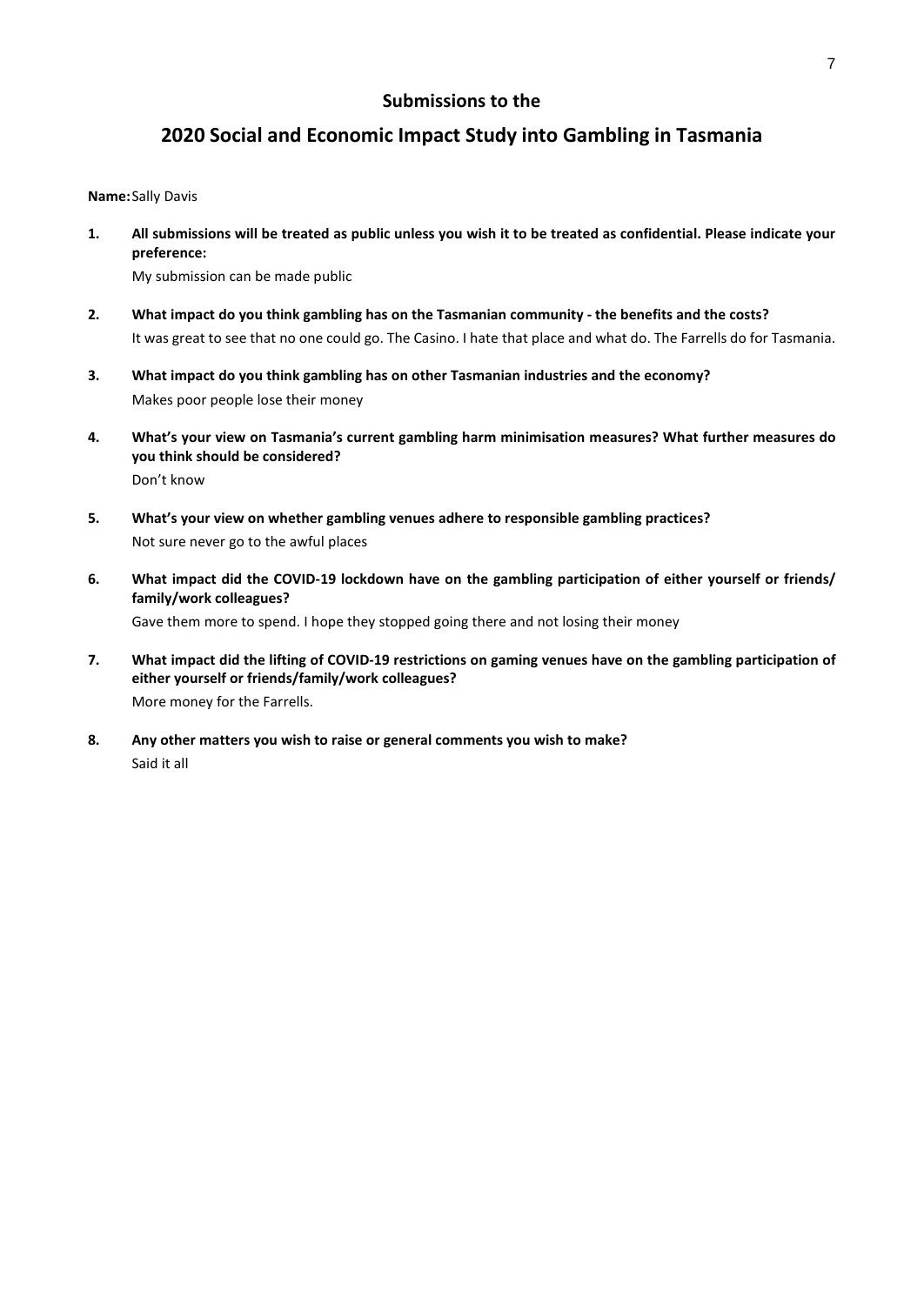## **2020 Social and Economic Impact Study into Gambling in Tasmania**

### **Name:** Terence Ponting

**1. All submissions will be treated as public unless you wish it to be treated as confidential. Please indicate your preference:** 

My submission can be made public

### **2. What impact do you think gambling has on the Tasmanian community - the benefits and the costs?**

There are no real benefits to the Tasmanian community from gambling, there are only negatives. Sure an individual may have a big win and feel good but for ever winner there are many many losers who basically game their money to a winner. It is basically robbing the poor to give to the rich as the only ones who really win are the owners of casinos and poker machines. Everyone else as a whole community loses no matter how you try and sell it. The problems that arise for taking money away from people in the community are a cost that is not measurable, lives are ruined, lives are lost and the flow on effect take a toll on community across the state.

### **3. What impact do you think gambling has on other Tasmanian industries and the economy?**

In short it takes money away from them, casinos and poker machines are like a money vacuum cleaner just sucking up money out of the economy and not allowing it to be spent on other thing like goods and services. With less money going into goods and services businesses and industries suffer.

**4. What's your view on Tasmania's current gambling harm minimisation measures? What further measures do you think should be considered?** 

Terrible, it is like having candy on every corner and telling kids you should not to take any but you are free to do so if you choose.

The full removal of all poker machines from all venues in the state apart from at a casino. They serve no purpose but to rob the people while giving false dreams of winning.

### **5. What's your view on whether gambling venues adhere to responsible gambling practices?**

They don't really, let's be honest. The is no responsible gambling practices, as gambling is not something a responsible person does unless they are rich and have lots of money they can waste. The full removal of all poker machines from all venues.

**6. What impact did the COVID-19 lockdown have on the gambling participation of either yourself or friends/ family/work colleagues?** 

Little to none.

# **7. What impact did the lifting of COVID-19 restrictions on gaming venues have on the gambling participation of either yourself or friends/family/work colleagues?**

Little to none.

# **8. Any other matters you wish to raise or general comments you wish to make?**

The State should ban all poker machines from all venues apart from at a casino.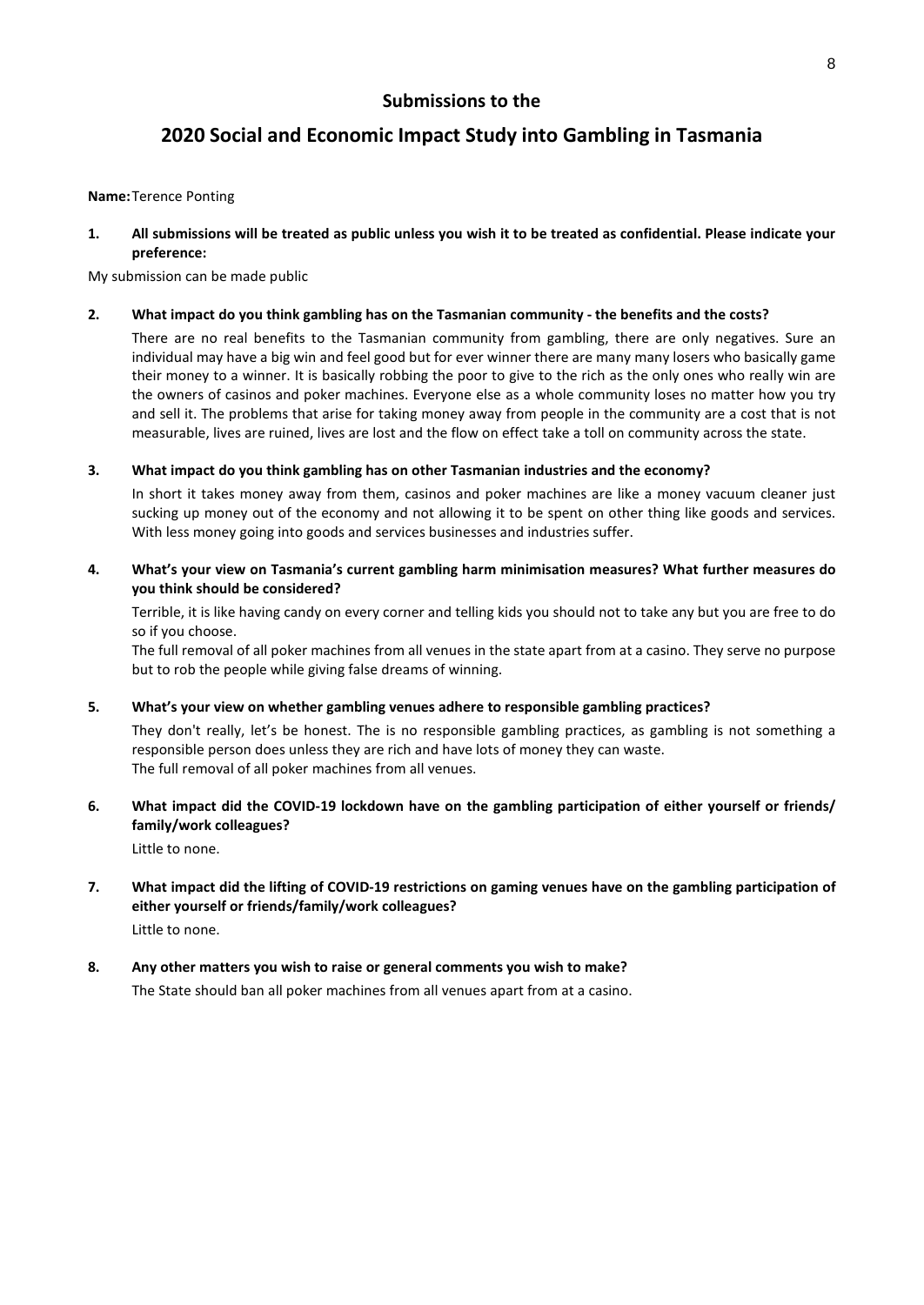## **2020 Social and Economic Impact Study into Gambling in Tasmania**

**Name:** Jane Rankin-Reid

**1. All submissions will be treated as public unless you wish it to be treated as confidential. Please indicate your preference:** 

My submission can be made public

### **2. What impact do you think gambling has on the Tasmanian community - the benefits and the costs?**

I believe the benefits of poker machine gambling is radically overstated in Tasmania. The politically manipulated fear of job losses in the hospitality industry is parasitically ignorant. Some, like former premier David Bartlett have gone so far as to claim tourism will be affected if we limit gaming in Tasmania. Such a statement is the sound of a dull partisan mind throwing the entire population under a bus.

**3. What impact do you think gambling has on other Tasmanian industries and the economy?** 

I think poker machines suck much needed cash out of communities which have been targeted as 'productive' sites for gambling profits. The subsidised steaks and low cost alcohol are further lures. Federal Hotels has no more credibility or social equity than

### **4. What's your view on Tasmania's current gambling harm minimisation measures? What further measures do you think should be considered?**

The harm minimisation measures are not working. I am not an expert, but gambling addictions are as hard to treat as heroin. I believe that were state gaming controllers to demand full transparency and disclosure from gaming machine manufacturers, treating gambling addicts would be a great deal more successful. Until then, it's going to be like shooting fish in a barrel with a lot of people getting dragged under as collateral damage.

### **5. What's your view on whether gambling venues adhere to responsible gambling practices?**

I cannot see how pubs can adhere to responsible gambling practices, mainly because it is not in their interests to do so. No one has been fined for breaking the law yet.

### **6. What impact did the COVID-19 lockdown have on the gambling participation of either yourself or friends/ family/work colleagues?**

I understand that the lock down meant that many Tasmanian families of problem gamblers finally had enough to eat. This should be all that needs to be said to point out the moral blackmail gambling sets up in our society.

### **7. What impact did the lifting of COVID-19 restrictions on gaming venues have on the gambling participation of either yourself or friends/family/work colleagues?**

Apparently, their profits grew fairly swiftly.

### **8. Any other matters you wish to raise or general comments you wish to make?**

I want the state government of Tasmania to take a proper hard look at TMAG, one of the most valuable resources in the state remains utterly neglected and lagging badly. I get the suffocation of imagination that occurs in the typical Tasmanian committee of culture. But it's not good enough in today's world. Ring me if you want a proper briefing. I am also vigorously concerned about the lack of local scrutiny of for profit aged care residences. Again, ring me if you want a briefing. Make your voice heard please.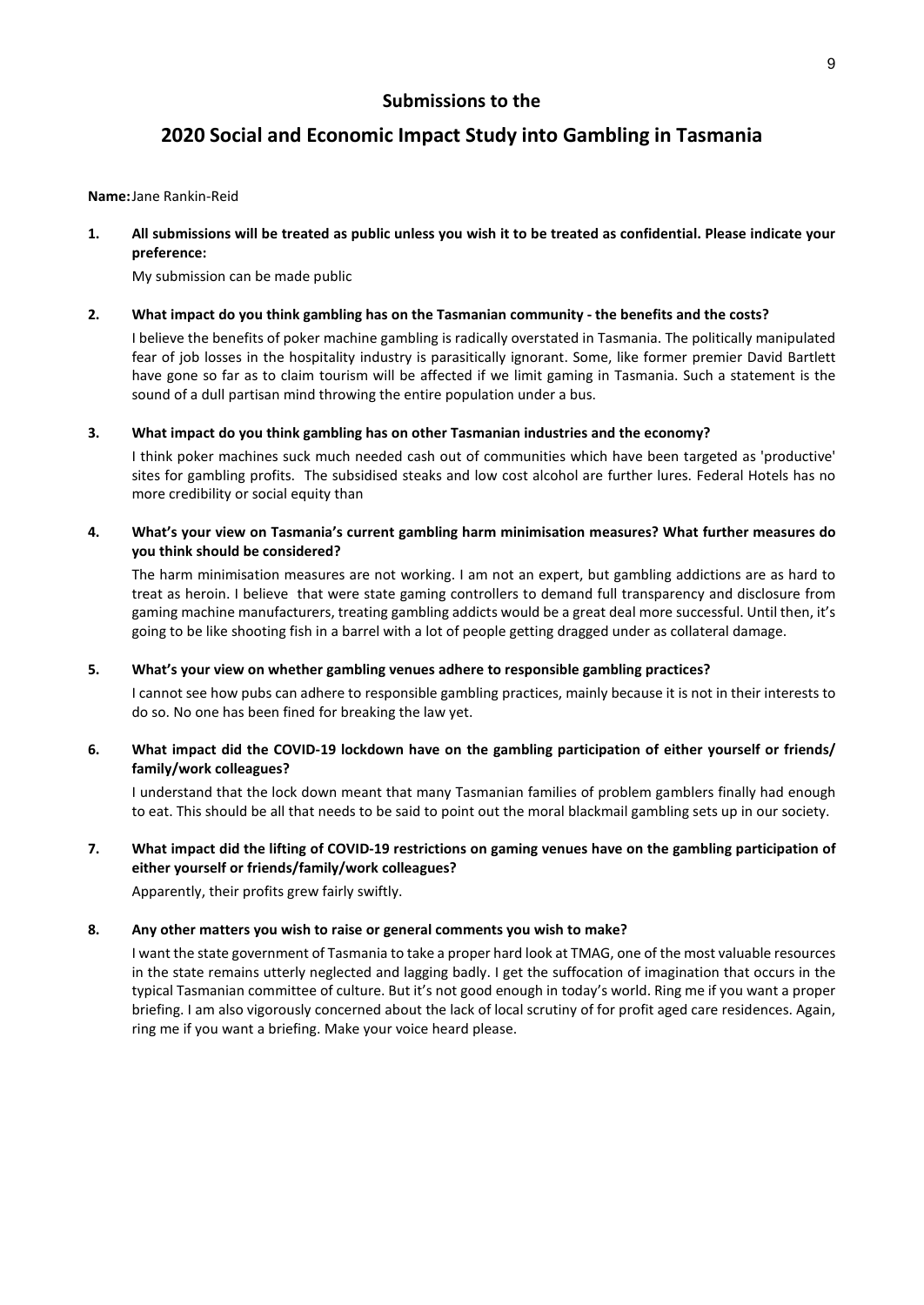## **2020 Social and Economic Impact Study into Gambling in Tasmania**

**Name:** Richard Charles Humphrey

**1. All submissions will be treated as public unless you wish it to be treated as confidential. Please indicate your preference:** 

My submission can be made public

**2. What impact do you think gambling has on the Tasmanian community - the benefits and the costs?**  Whilst there is some income for the owners of the establishments there is a huge financial and social cost to the

community in money, hours, and in many cases the profits going out of the state.

**3. What impact do you think gambling has on other Tasmanian industries and the economy?** 

By reducing disposable income, sometimes obliterating all income, it reduces the amount that can be spent in more productive ways which will produce more jobs.

**4. What's your view on Tasmania's current gambling harm minimisation measures? What further measures do you think should be considered?** 

Bet limits on polies as well as time limits should be introduced and enforced. Lower spin speeds should be considered. Pokies should not be disproportionally place in lower socio economic neighbourhoods.

**5. What's your view on whether gambling venues adhere to responsible gambling practices?** 

Anecdotally they could be doing a better job. Problem gamblers should be identified and managed so as to limit the harm.

**6. What impact did the COVID-19 lockdown have on the gambling participation of either yourself or friends/ family/work colleagues?** 

Not applicable.

**7. What impact did the lifting of COVID-19 restrictions on gaming venues have on the gambling participation of either yourself or friends/family/work colleagues?** 

Didn't impact me particularly but the evidence is that there has been a huge increase in the money lost since restrictions were lifted.

### **8. Any other matters you wish to raise or general comments you wish to make?**

For the many caught in the grip of this addiction we should be as a community should be working to break the cycle and give them true hope.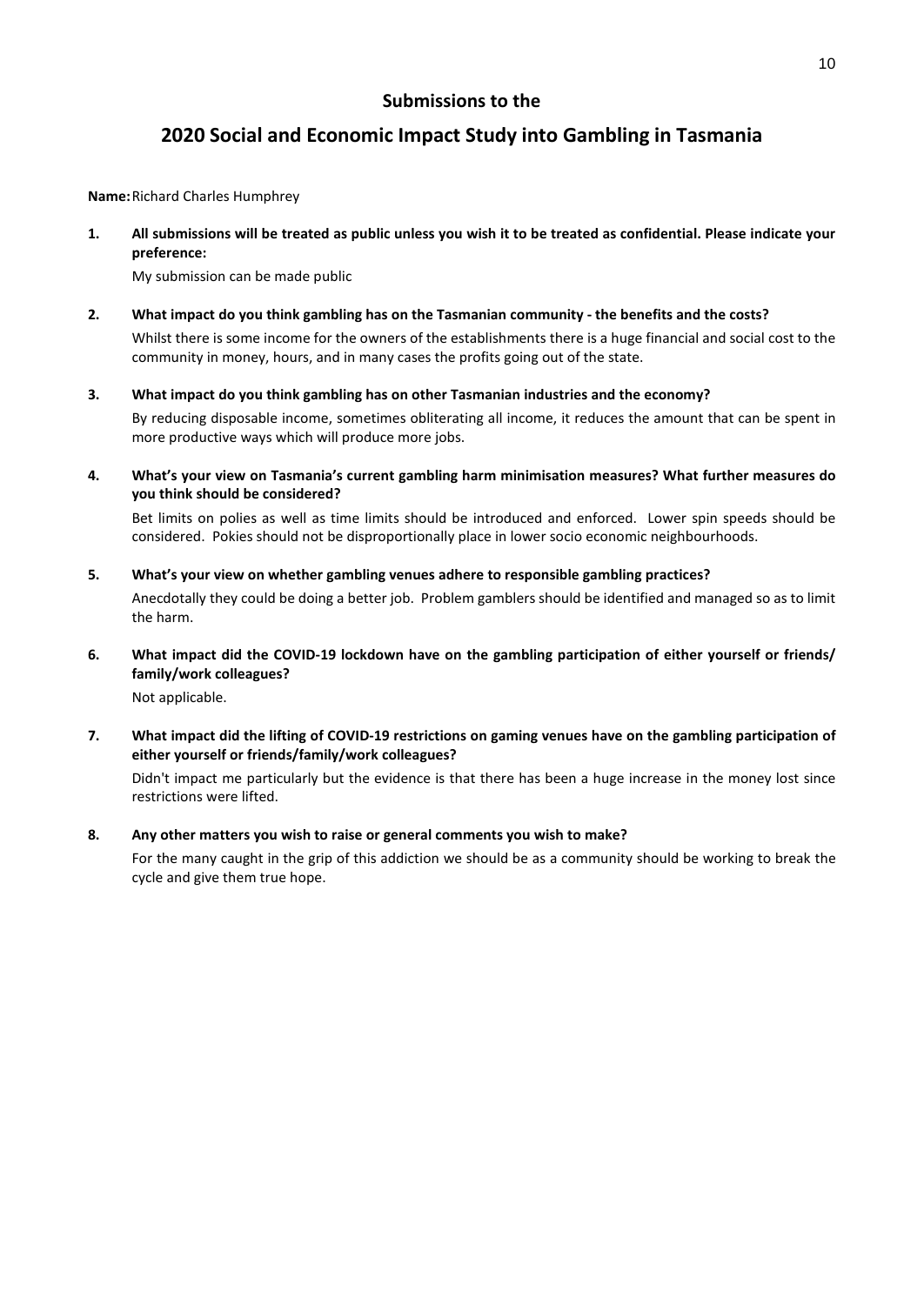## **2020 Social and Economic Impact Study into Gambling in Tasmania**

#### **Name:** Rosie Severs

**1. All submissions will be treated as public unless you wish it to be treated as confidential. Please indicate your preference:** 

My submission can be made public

### **2. What impact do you think gambling has on the Tasmanian community - the benefits and the costs?**

Gambling causes problems both within the home and in the wider community. Newspapers often tell of court cases re theft of money and goods caused by those who are addicted to gambling this is especially true for Pokies which are so easy to access in the general community.

### **3. What impact do you think gambling has on other Tasmanian industries and the economy?**

I am sure that money spent gambled through Pokies would be better spent in shops cafes and retail stores that keep people employed.

**4. What's your view on Tasmania's current gambling harm minimisation measures? What further measures do you think should be considered?** 

I don't think our current harm minimisation works based on stories I've heard. The best way to stop gambling is to reduce the numbers of machines, reduce spin costs to maximum \$1 and slow the machines down.

### **5. What's your view on whether gambling venues adhere to responsible gambling practices?**

How would I know about how venues are adhering to responsible gambling practices as I've never heard of any owner or licensee being fined or losing their licence to have gaming machines on the premises. Maybe an independent body checking on those with gambling facilities should be in place to provide details of venues that are doing the wrong thing.

**6. What impact did the COVID-19 lockdown have on the gambling participation of either yourself or friends/ family/work colleagues?** 

No impact i have no friends or relatives that gamble but then they are well educated people.

- **7. What impact did the lifting of COVID-19 restrictions on gaming venues have on the gambling participation of either yourself or friends/family/work colleagues?**  See above
- **8. Any other matters you wish to raise or general comments you wish to make?**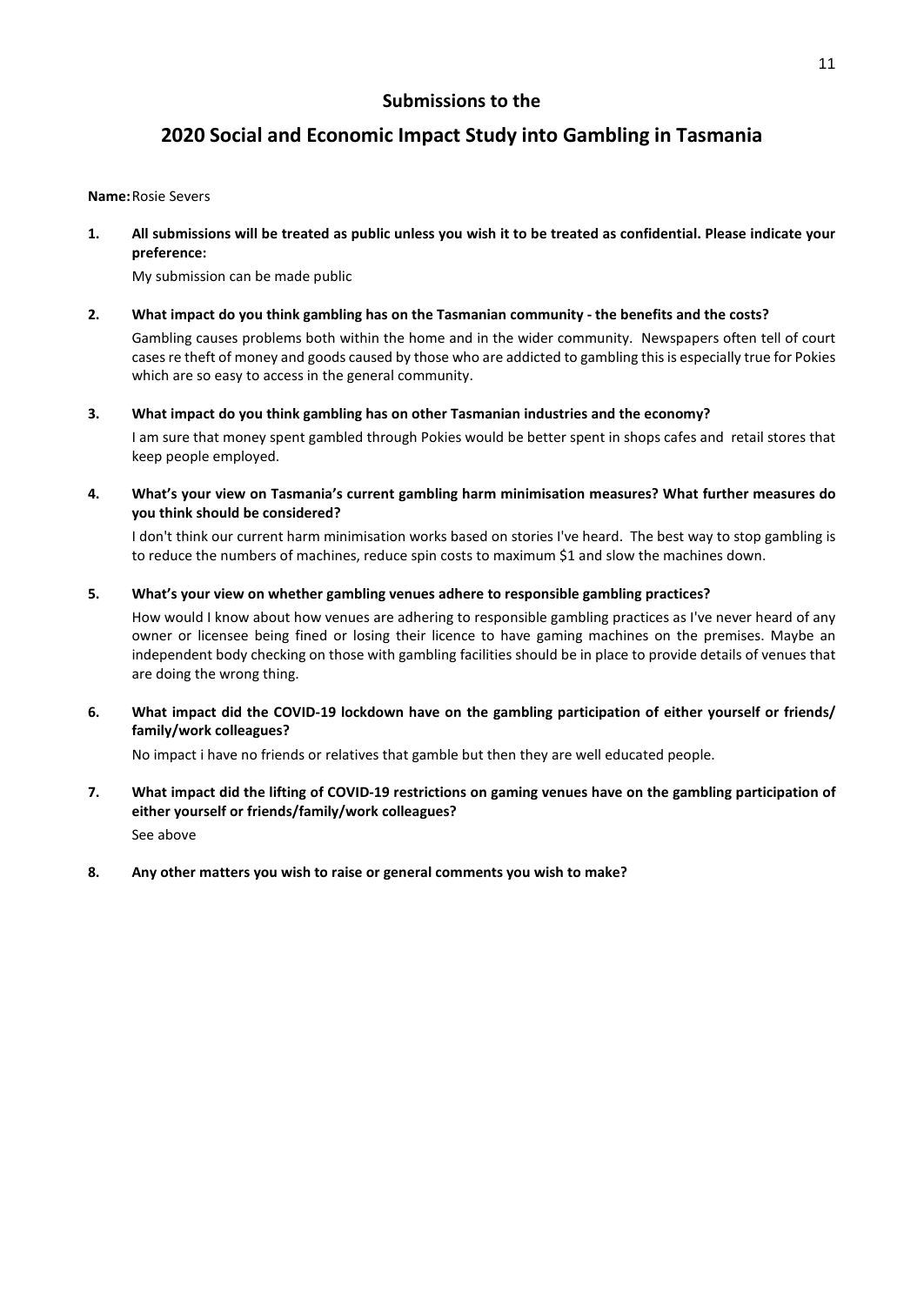## **2020 Social and Economic Impact Study into Gambling in Tasmania**

### **Name:** Michelle Folder

**1. All submissions will be treated as public unless you wish it to be treated as confidential. Please indicate your preference:** 

My submission can be made public

### **2. What impact do you think gambling has on the Tasmanian community - the benefits and the costs?**

As with a lot of things 'a little' can be ok, however problem gambling is causing significant negative impact to the Tasmanian community. Pokies particularly cause significant harm to many of Tasmania's most vulnerable. The machines are programmed for the player to keep playing.

I have spoken to a number of people who have had gambling addictions and they have all said that having pokies so readily accessible has made it incredibly difficult to overcome their addiction. Particularly when the pub in their local area has pokies meaning they can't access that pub (which is often where their family and friends gather to socialise).

### **3. What impact do you think gambling has on other Tasmanian industries and the economy?**

The negative impact of pokies can only do harm to the Tasmanian economy and industries. When people have addictions to gambling (particularly pokies) they generally have significant issues around money (often living in poverty) which can cost in terms of Government benefits, provision of support services etc etc. This is not only true for the gambler themselves but for their family as well.

### **4. What's your view on Tasmania's current gambling harm minimisation measures? What further measures do you think should be considered?**

I believe pokies should be completely removed from Tasmania

### **5. What's your view on whether gambling venues adhere to responsible gambling practices?**

I'm not sure how any gambling venue can adhere to responsible practice if they allow pokie machines on their premises. These machine have been found time and again to be programmed to get players to keep playing and to loose far more than they win.

### **6. What impact did the COVID-19 lockdown have on the gambling participation of either yourself or friends/ family/work colleagues?**

I believe that pokie use reduced significantly due to COVID-19 restrictions (and the sky didn't fall!!!)

### **7. What impact did the lifting of COVID-19 restrictions on gaming venues have on the gambling participation of either yourself or friends/family/work colleagues?**

I believe that the pokie revenue has increased significantly

### **8. Any other matters you wish to raise or general comments you wish to make?**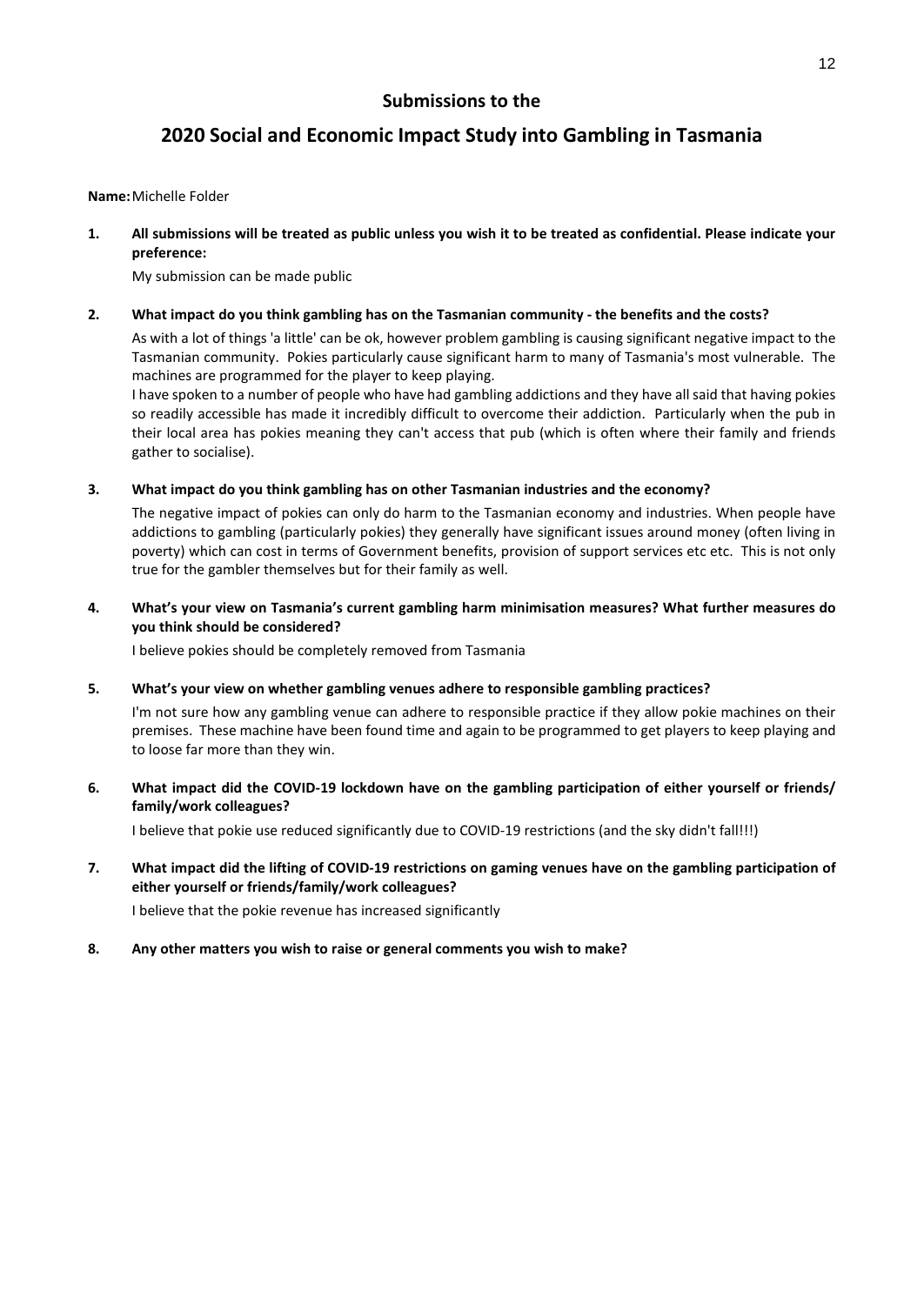## **2020 Social and Economic Impact Study into Gambling in Tasmania**

**Name:** Stephanie Kirkman Meikle

**1. All submissions will be treated as public unless you wish it to be treated as confidential. Please indicate your preference:** 

My submission can be made public

### **2. What impact do you think gambling has on the Tasmanian community - the benefits and the costs?**

From my position, working in the Social Care Sector, I see the extremely damaging effects which gambling has on the Tasmanian Community. I see the end result of gambling addiction, which is homelessness. I hear firsthand from homeless men who have lost their job and home and put themselves into debt through addiction to gambling, and in particular through addiction to Pokies gambling.

### **3. What impact do you think gambling has on other Tasmanian industries and the economy?**

There is no benefit to our society in having an industry which preys on the weak and vulnerable and leaves the state to pick up the bill for trying to rehabilitate those members of our community who have lost everything. It makes no sense to continue to allow an industry to thrive, at the cost of the wider community.

Money spent of gambling, is money lost to the wider economy. People rack up debts, get evicted from their property and are forced into homelessness and family break-up.

### **4. What's your view on Tasmania's current gambling harm minimisation measures? What further measures do you think should be considered?**

Harm minimisation measures rely of staff employed by pubs and clubs to police the scheme, at the same time as being busy serving drinks and attending to customers. It is not in the interest of individual licence holders to exclude their most lucrative customers. It is difficult for the staff to recognise individuals who are restricted from entry. It is a haphazard system, open to failure for these reasons.

### **5. What's your view on whether gambling venues adhere to responsible gambling practices?**

Responsible gambling practice is something of an oxymoron. To gamble is to recklessly pay out money with slim chance of a return. If it were possible to have a responsible venue, surely it would involve limiting the time a person could spend in such a venue to say, 15 minutes per day or 1/2 hour per week: long enough to have spent an 'affordable' amount of money.

The venues would have clocks prominently displayed, to enable people to keep track of time passing and large windows, which enable people to see out. Windowless gambling rooms keep people closeted away from reality, with the addictive lights, images and sounds of poker machines, designed to ensnare the senses of the gambler. Machines should be silent and should not have flashing lights. They should be restricted to accepting only small change, less than a dollar. There should be no large prize pools to reduce the incentive to gamble recklessly.

### **6. What impact did the COVID-19 lockdown have on the gambling participation of either yourself or friends/ family/work colleagues?**

While gambling rooms were closed, there was reduced opportunity to gamble. The homeless men with whom I have contact had money to spend on buying goods and food. They enjoyed this and there were less pressures on them because they had sufficient money.

**7. What impact did the lifting of COVID-19 restrictions on gaming venues have on the gambling participation of either yourself or friends/family/work colleagues?**  Unknown at this point.

### **8. Any other matters you wish to raise or general comments you wish to make?**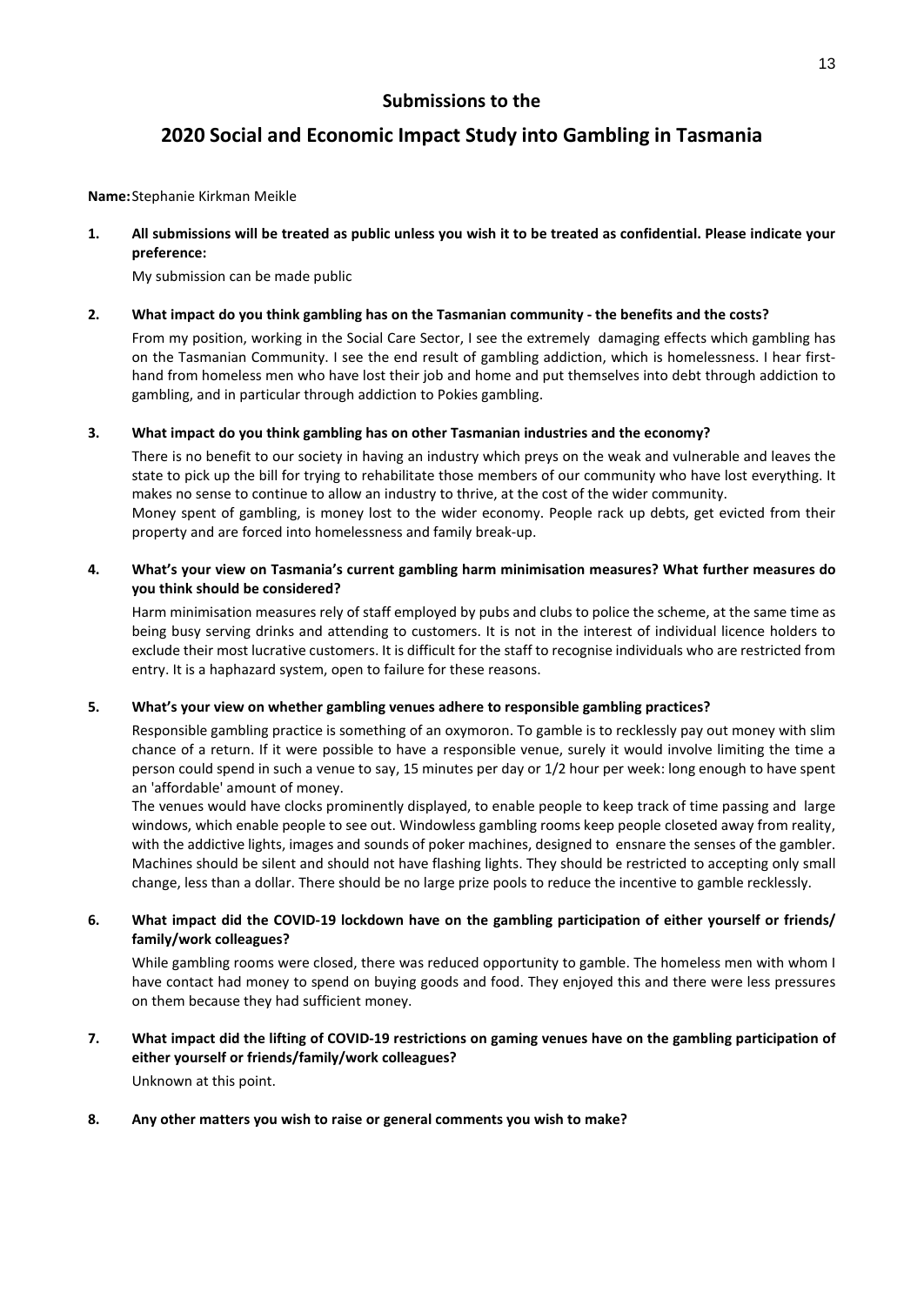## **2020 Social and Economic Impact Study into Gambling in Tasmania**

### **Name:** Edward Burns

**1. All submissions will be treated as public unless you wish it to be treated as confidential. Please indicate your preference:** 

My submission can be made public

### **2. What impact do you think gambling has on the Tasmanian community - the benefits and the costs?**

There are no benefits, and the increase during COVID of online gambling is just another sign of desperation of people who have lost their jobs, albeit temporarily, making attempts to survive. Unfortunately, in lots of cases this will become a normal practice for people who cannot afford to gamble with damage to families, the general economy and an increase in suicides.

**3. What impact do you think gambling has on other Tasmanian industries and the economy?** 

The impact is obvious, more money gambled, less money for essentials. For the very few winners are far outweighed by the majority losers - the house always wins.

**4. What's your view on Tasmania's current gambling harm minimisation measures? What further measures do you think should be considered?** 

Lip service because a very profitable percentage goes to the government

### **5. What's your view on whether gambling venues adhere to responsible gambling practices?**

Minimal protection for problem gamblers and very few ways to protect them and their families. It's like a man on the Westgate Bridge - I didn't make him jump, I just gave him the ladder.

**6. What impact did the COVID-19 lockdown have on the gambling participation of either yourself or friends/ family/work colleagues?** 

Nil

**7. What impact did the lifting of COVID-19 restrictions on gaming venues have on the gambling participation of either yourself or friends/family/work colleagues?** 

Unknown - you never know until it is too late

**8. Any other matters you wish to raise or general comments you wish to make?**  Bite the bullet and do something.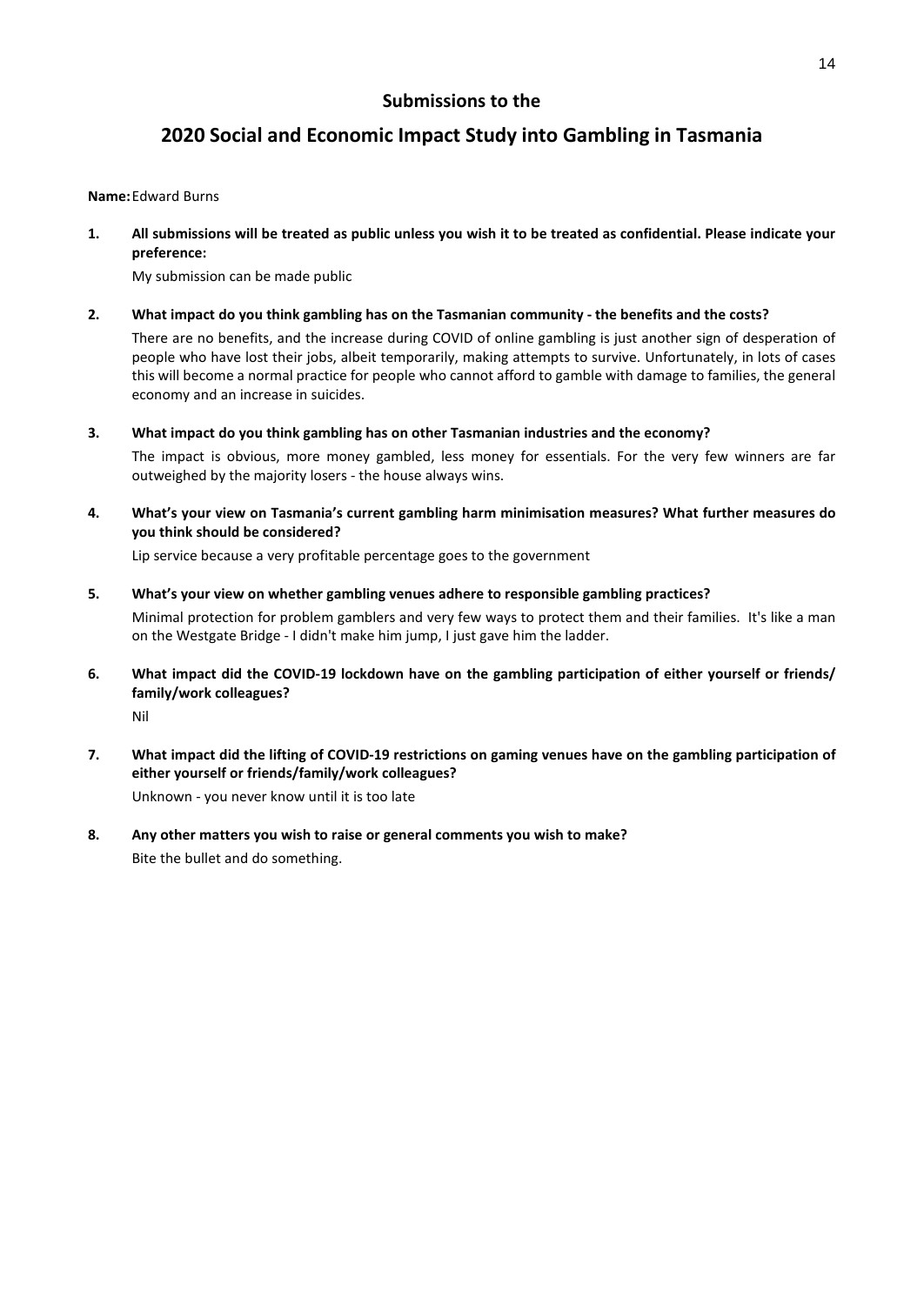## **2020 Social and Economic Impact Study into Gambling in Tasmania**

**Name:** Craig Anthony Cowburn

**1. All submissions will be treated as public unless you wish it to be treated as confidential. Please indicate your preference:** 

My submission can be made public

- **2. What impact do you think gambling has on the Tasmanian community the benefits and the costs?**
- **3. What impact do you think gambling has on other Tasmanian industries and the economy?**
- **4. What's your view on Tasmania's current gambling harm minimisation measures? What further measures do you think should be considered?**
- **5. What's your view on whether gambling venues adhere to responsible gambling practices?**
- **6. What impact did the COVID-19 lockdown have on the gambling participation of either yourself or friends/ family/work colleagues?**
- **7. What impact did the lifting of COVID-19 restrictions on gaming venues have on the gambling participation of either yourself or friends/family/work colleagues?**

### **8. Any other matters you wish to raise or general comments you wish to make?**

Loaded survey questions to get a negative response to gambling. You forget the once a year social gambler. I had to leave an establishment to withdraw finances as the venue had the pathetic restrictions. You impact on the many for the problems of the minority.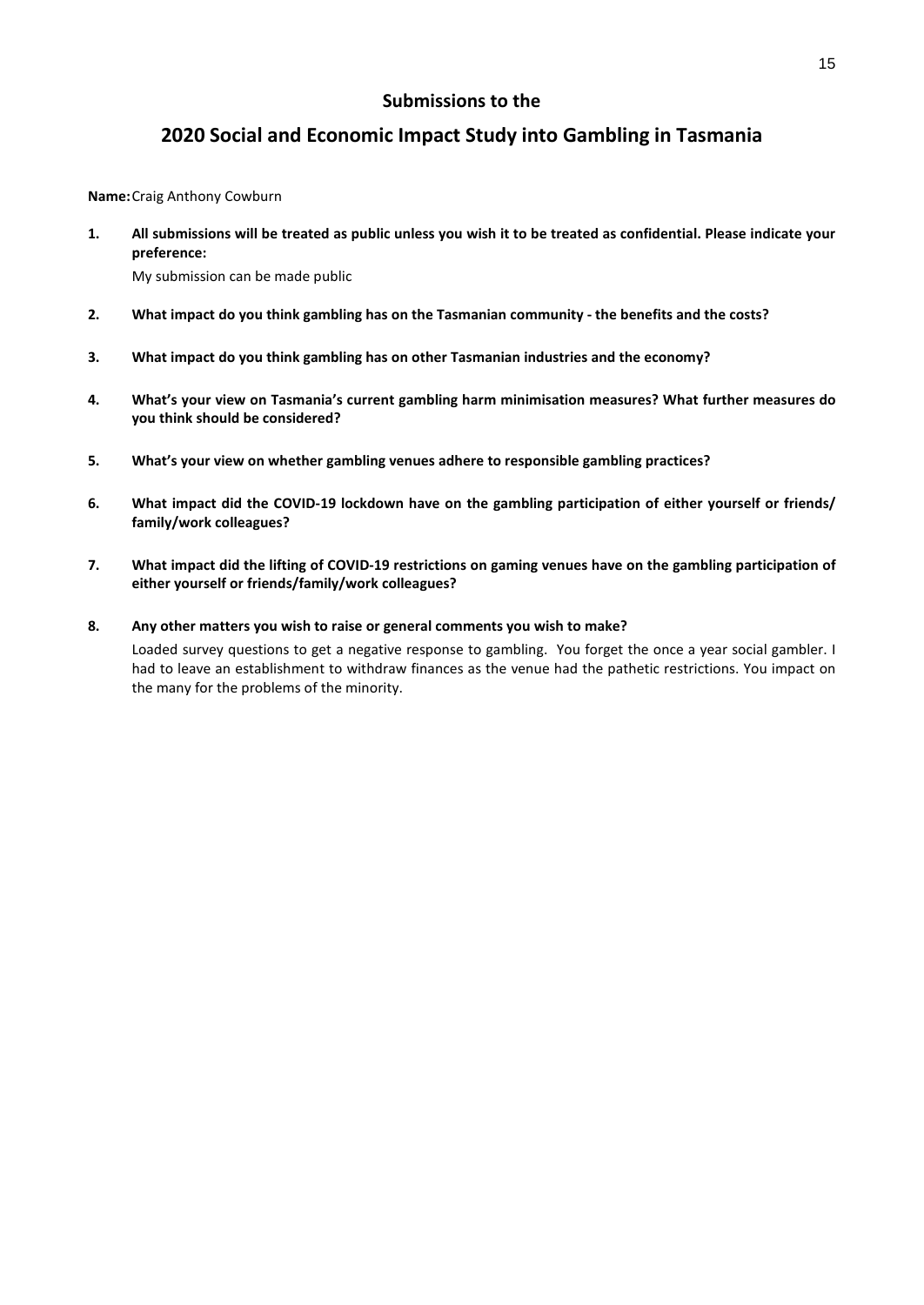## **2020 Social and Economic Impact Study into Gambling in Tasmania**

### **Name:** Marja Harris

**1. All submissions will be treated as public unless you wish it to be treated as confidential. Please indicate your preference:** 

My submission can be made public

### **2. What impact do you think gambling has on the Tasmanian community - the benefits and the costs?**

Gambling benefits a very few industries and damages many families. We know that addicted people get sucked I very quickly and before they know it, have lost thousands. During the pandemic, when pubs and casinos were closed, many families breathed a sigh of relief, and had money to spend on essentials. As soon as the venues were open again, millions of dollars were sucked down the gambling drain. How can this possibly benefit the people of Tasmania?

**3. What impact do you think gambling has on other Tasmanian industries and the economy?** 

When there is a vortex sucking money out of the general economy, all other businesses suffer, as does the general economy.

**4. What's your view on Tasmania's current gambling harm minimisation measures? What further measures do you think should be considered?** 

It is insufficient. Gambling machines should be confined to gambling establishments...that is, the casino only!

**5. What's your view on whether gambling venues adhere to responsible gambling practices?** 

We have heard evidence from employees in the gaming rooms, that they are not supposed to disturb the gamers....even to the extent that the gamers wet themselves, rather than leave their machine. Outrageous.

- **6. What impact did the COVID-19 lockdown have on the gambling participation of either yourself or friends/ family/work colleagues?**
- **7. What impact did the lifting of COVID-19 restrictions on gaming venues have on the gambling participation of either yourself or friends/family/work colleagues?**

### **8. Any other matters you wish to raise or general comments you wish to make?**

WA hotels are able to thrive without relying on gambling income. It is possible: there just needs to be a willingness for the government to withstand the pressure from the gambling industry.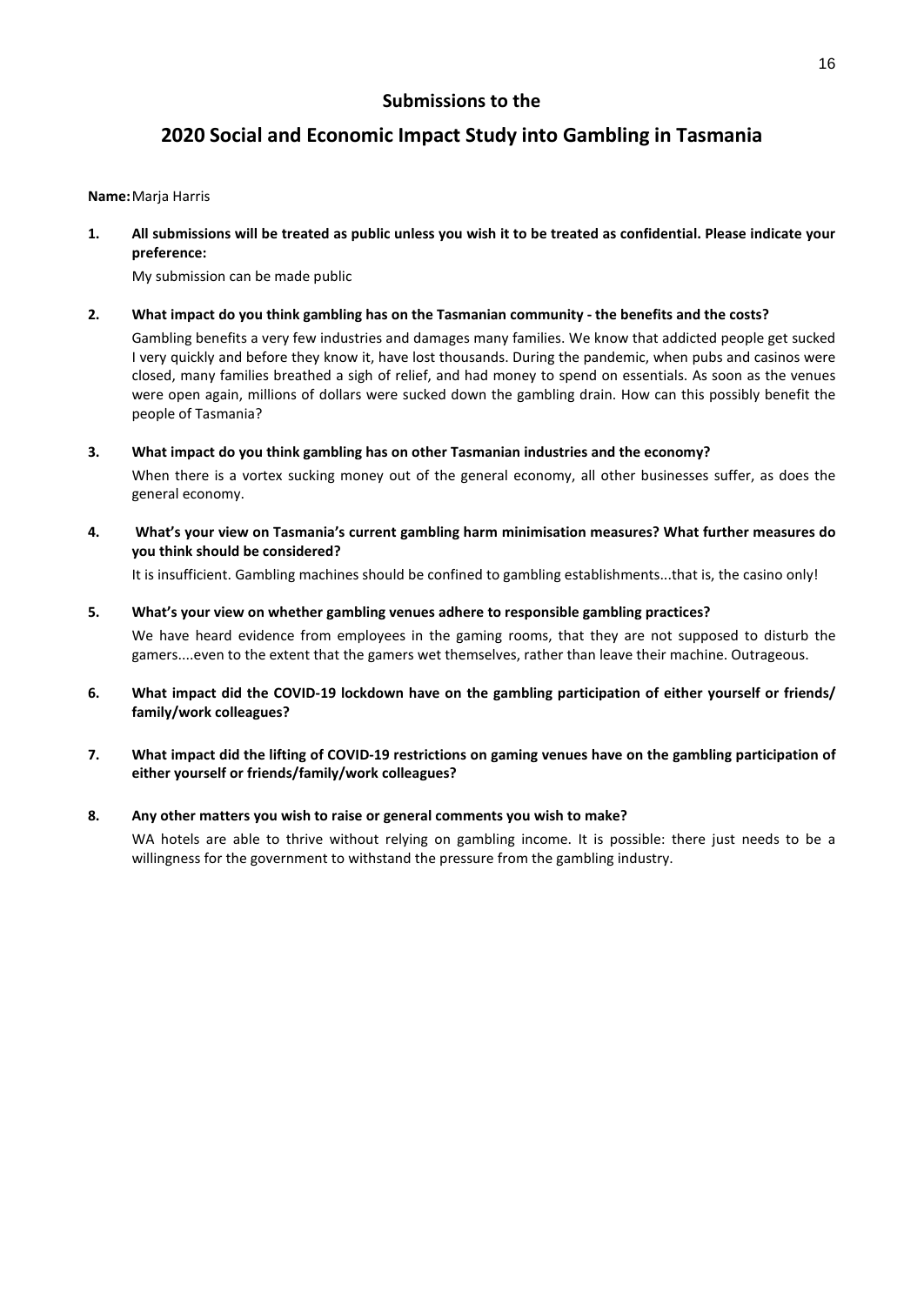## **2020 Social and Economic Impact Study into Gambling in Tasmania**

### **Name:** Peter McBain

**1. All submissions will be treated as public unless you wish it to be treated as confidential. Please indicate your preference:** 

My submission can be made public

- **2. What impact do you think gambling has on the Tasmanian community the benefits and the costs?**  Income for Government to spend on other things to the cost of financial hardship on lower income families.
- **3. What impact do you think gambling has on other Tasmanian industries and the economy?**  Money spent on gambling is not spent on food , and clothing.
- **4. What's your view on Tasmania's current gambling harm minimisation measures? What further measures do you think should be considered?**

Poker machines are the main offenders and need to be confined to the 2 casinos . Those venues such as the pubs and clubs should be given tax breaks to offset the current income from poker machines.

- **5. What's your view on whether gambling venues adhere to responsible gambling practices?**  Addiction to poker machines can only be cured by removing easy availability.
- **6. What impact did the COVID-19 lockdown have on the gambling participation of either yourself or friends/ family/work colleagues?**  Kept me away.
- **7. What impact did the lifting of COVID-19 restrictions on gaming venues have on the gambling participation of either yourself or friends/family/work colleagues?**  Back to usual spent.
- **8. Any other matters you wish to raise or general comments you wish to make?**

I tend to find that a bet on keno or a race horse is not addictive but poker machines seem to get most people to spend more than intended.